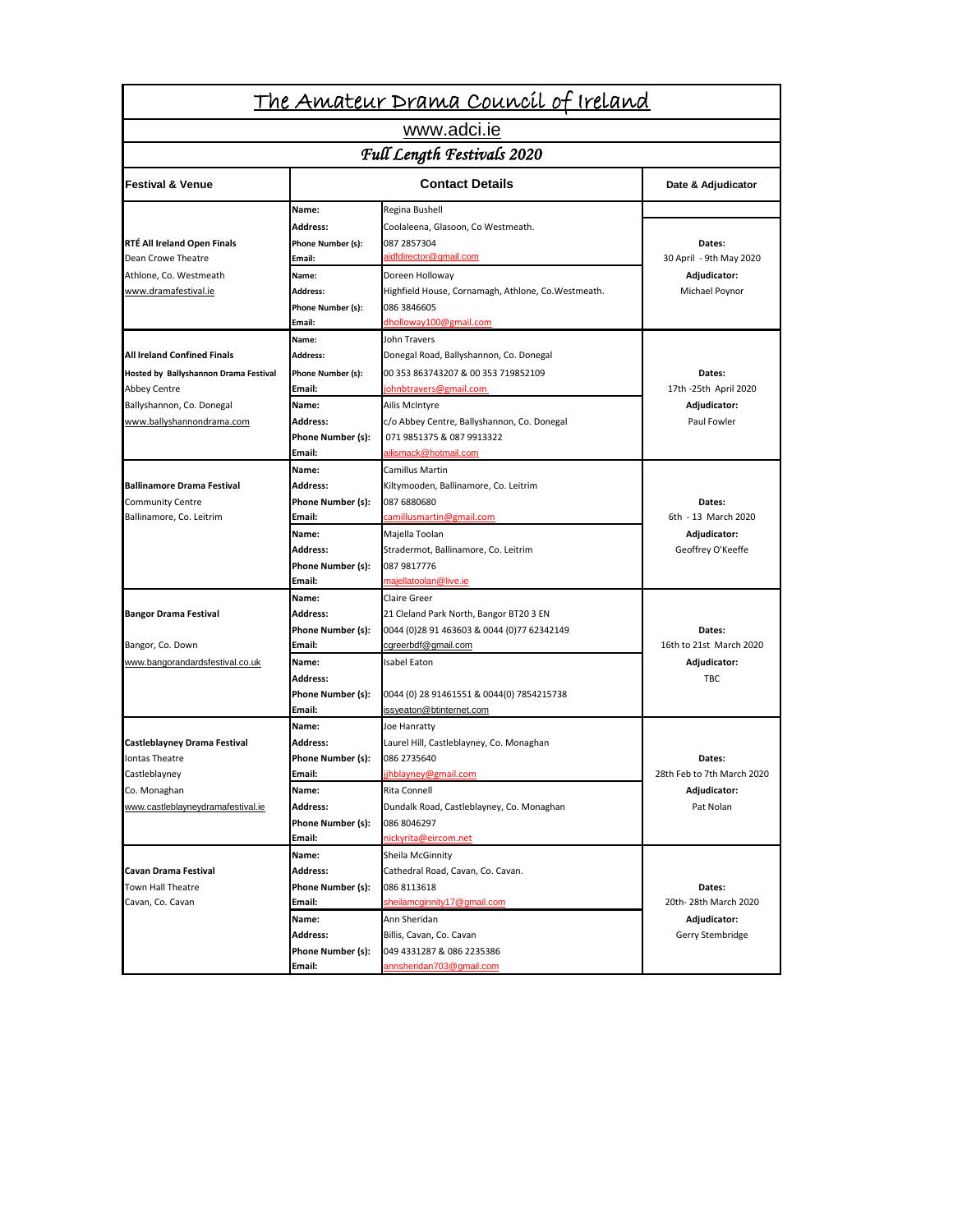|                                                       | Name:                       | Doreen Hanley                                 |                           |
|-------------------------------------------------------|-----------------------------|-----------------------------------------------|---------------------------|
| <b>Clare Drama Festival</b>                           | Address:                    | Knockaphort, Scariff, Co. Clare               |                           |
| <b>Scariff Community College Hall</b>                 | Phone Number (s):           | 087 2686764                                   | Dates:                    |
| Scariff, Co. Clare                                    | Email:                      | doreenmchanley@gmail.com                      | 18th - 28th March 2020    |
|                                                       | Name:                       |                                               | Adjudicator:              |
|                                                       | Address:                    |                                               | Padraic McIntyre          |
|                                                       | Phone Number (s):           |                                               |                           |
|                                                       | Email:                      |                                               |                           |
|                                                       | Name:                       | Maura Mannion.                                |                           |
| Claregalway Drama Festival                            | Address:                    |                                               | Dates:                    |
| <b>Community Centre</b>                               | Phone Number (s):           | 085 1155268                                   | 13th - 22nd March 2020    |
| Claregalway, Co. Galway                               | Email:                      | claregalwayDF@Gmail.com                       | Adjudicator:              |
|                                                       | Name:                       | John Brennan                                  | Donal Courtney            |
|                                                       | Address:                    |                                               |                           |
|                                                       | Phone Number (s):           | 087 2302448                                   |                           |
|                                                       | Email:                      | ClaregalwayDF@Gmail.com                       |                           |
|                                                       | Name:                       | Peter McCallig                                |                           |
| Claremorris Drama & Fringe                            | Address:                    | Knock Road, Claremorris, Co. Mayo             |                           |
| <b>Festival</b>                                       | Phone Number (s):           | 086 8056944 & 094 9371679                     | Dates:                    |
| Town Hall Theatre                                     | Email:                      | petermccallig@hotmail.com                     | 12th - 21st March 2020    |
| Claremorris, Co. Mayo                                 | Name:                       | Linda Connolly-Beirne                         | Adjudicator:              |
| www.claremorrisdramafestival.com                      | <b>Address:</b>             | Keepers Hill, Mayfield, Claremorris, Co. Mayo | Irene O'Meara             |
|                                                       | Phone Number (s):           | 087 2368586                                   |                           |
|                                                       | Email:                      | kbone@eircom.net                              |                           |
|                                                       | Name:                       | Dave Rees                                     |                           |
| Enniskillen Drama Festival                            | Address:                    |                                               |                           |
| Ardhowen Theatre                                      | Phone Number (s):           | 0044 (0) 7703177911                           | Dates:                    |
| Enniskillen, Co. Fermanagh                            | Email:                      | edfdirector@gmail.com                         | 6th - 14th March 2020     |
| www.enniskillendramafestival.org                      | Name:                       | Stephen Bukowski                              | Adjudicator:              |
|                                                       | Address:                    |                                               | David Grant               |
|                                                       | Phone Number (s):           | c/o Fermanagh House, Enniskillen. BT74 7HR    |                           |
|                                                       | Email:                      | edftreasurer@gmail.com                        |                           |
|                                                       | Name:                       | Coman Keaveny                                 |                           |
|                                                       | Address:                    | Scotland, Glenamaddy, Co. Galway              |                           |
| <b>Glenamaddy Drama Festival</b><br>Town Hall Theatre |                             | 086 8484667                                   | Dates:                    |
| Glenamaddy, Co. Galway                                | Phone Number (s):<br>Email: | comankeaveny@yahoo.com                        | 20th - 28th March 2020    |
|                                                       |                             |                                               |                           |
| http://www.glenamaddydrama.ie                         | Name:                       | Peter Keaveny                                 | Adjudicator:              |
|                                                       | Address:                    |                                               | Paula Dempsey             |
|                                                       | Phone Number (s):           | 087 2533098                                   |                           |
|                                                       | Email:                      |                                               |                           |
|                                                       | Name:                       | Aidan Reidy                                   |                           |
| <b>Kerry Drama Festival</b>                           | Address:                    | 11 Ballinorig Estate, Tralee, Co. Kerry,      |                           |
| <b>Ivyleaf Arts Centre</b>                            | Phone Number (s):           | 087 9937760                                   | Dates:                    |
| Castleisland, Co. Kerry                               | Email:                      | <u>aidanreidy@eircom.net</u>                  | 6th - 13th March 2020     |
|                                                       | Name:                       | Jerome Stack                                  | Adjudicator:              |
|                                                       | Address:                    | Tullig, Castleisland, Co. Kerry               | David Scott               |
|                                                       | Phone Number (s):           | 066 7141618 & 086 1054515                     |                           |
|                                                       | Email:                      | ieromestack@yahoo.ie                          |                           |
|                                                       | Name:                       | lan Weir                                      |                           |
| Kildare Drama Festival                                | <b>Address:</b>             | 52 The Plains, Kildare, Co. Kildare           |                           |
| CYMS Hall                                             | Phone Number (s):           | 087 2020241                                   | Dates:                    |
| Kildare, Co. Kildare                                  | Email:                      | ianweir@eircom.net                            | 26th Feb - 6th March 2020 |
|                                                       | Name:                       | Noreen Quinlivan                              | Adjudicator:              |
|                                                       | Address:                    |                                               | Alan Howley               |
|                                                       | Phone Number (s):           | 087 2944110                                   |                           |
|                                                       | Email:                      | noreeng9@eircom.net                           |                           |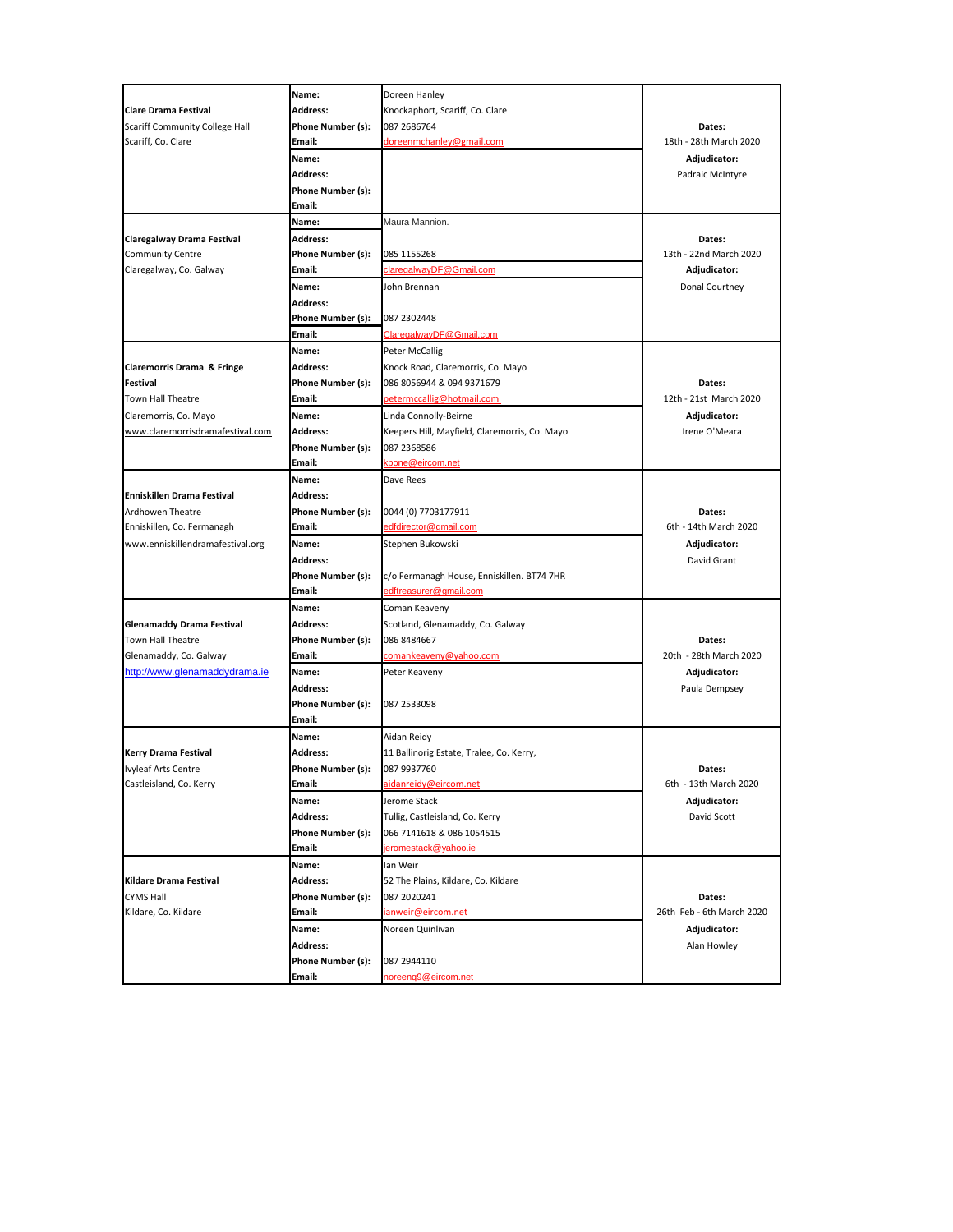|                                    | Name:             | Annette O'Connor                                      |                              |
|------------------------------------|-------------------|-------------------------------------------------------|------------------------------|
| Kilmuckridge Drama Festival        | <b>Address:</b>   | Ballymacsimon, Kilmuckridge, Gorey, Co. Wexford       |                              |
| Kilmuckridge Memorial Hall         | Phone Number (s): | 086 3290967                                           | Dates:                       |
| Kilmuckridge, Co. Wexford          | Email:            | Annetteoconnor196@yahoo.co.uk                         | 21st - 29th February 2020    |
| www.kilmuckridgedramafestival.com  | Name:             | Michael Johnston                                      | Adjudicator:                 |
|                                    | Address:          | Clone, Monamolin, Gorey, Co. Wexford                  | Brendan Murray               |
|                                    | Phone Number (s): | 087 1712549                                           |                              |
|                                    | Email:            | michaeljohnstonclone@gmail.com                        |                              |
|                                    | Name:             | Kathleen McCaffrey                                    |                              |
| Kiltyclogher Drama Festival        | Address:          | Kiltyclogher, Co. Leitrim                             |                              |
| Kiltyclogher Community Centre      | Phone Number (s): | 071 9854219 & 083 1847432                             | Dates:                       |
| Kiltyclogher, Co. Leitrim          | Email:            | mccaffrey.kathleen@yahoo.ie                           | 7th - 14th March 2020        |
|                                    | Name:             | Rosella Keaney                                        | Adjudicator:                 |
|                                    | Address:          | Kiltyclogher, Co. Leitrim                             | Brendan Murray               |
|                                    | Phone Number (s): | 087 2633927                                           |                              |
|                                    | Email:            |                                                       |                              |
|                                    | Name:             | Anne Garvey                                           |                              |
| Lislea Drama Festival              | Address:          | 20 Aghmakane Road, Camlough, Newry, Co. Down BT35 7HY |                              |
| Old School House Theatre           | Phone Number (s): | 0044 (0)48 30837051 & 0044 (0)77 20895974             | Dates:                       |
| Lislea, Co. Down                   | Email:            | annegarvey66@btinternet.com                           | 2nd Feb - 7th March 2020     |
| (Confined Section only)            | Name:             |                                                       | (Wednesdays & Weekends only) |
|                                    | Address:          |                                                       | Adjudicator:                 |
|                                    | Phone Number (s): |                                                       | <b>Martin Maguire</b>        |
|                                    | Email:            |                                                       |                              |
|                                    | Name:             | Patricia Nugent                                       |                              |
| <b>Mid Ulster Drama Festival</b>   | Address:          | 10 Termon Road, Carrickmore, Co. Tyrone BT79 9JW      |                              |
| The Patrician Hall                 | Phone Number (s): | 0044 (0)48 80761906                                   | Dates:                       |
| <b>Main Street</b>                 | Email:            | patricianugent59@yahoo.com.sq                         | 20th -28th March 2020        |
| Carrickmore, Co. Tyrone            | Name:             | Sadhbh Kerr                                           | Adjudicator:                 |
|                                    | Address:          |                                                       | Imelda McDonagh              |
|                                    | Phone Number (s): |                                                       |                              |
|                                    | Email:            | innishcrafts@hotmail.co.uk                            |                              |
|                                    | Name:             | Jessie Conroy                                         |                              |
| <b>Mountmellick Drama Festival</b> | Address:          | Ridge Road, Portlaoise, Co. Laois                     |                              |
|                                    |                   |                                                       |                              |
| <b>Community Arts Centre</b>       | Phone Number (s): | 087 7942994                                           | Dates:                       |
| Mountmellick, Co. Laois            | Email:            | jessieconroy61@gmail.com                              | 6th - 13th March 2020        |
|                                    | Name:             | Noreen Savage                                         | Adjudicator:                 |
|                                    | Address:          | Derryguile, Mountmellick, Co. Laois                   | Paula Dempsey                |
|                                    | Phone Number (s): | 087 4121205                                           |                              |
|                                    | Email:            | norsavage@eircom.net                                  |                              |
|                                    | Name:             | Paul Crowdle                                          |                              |
| <b>New Ross Drama Festival</b>     | Address:          | Priory Street, New Ross, Co. Wexford                  | Dates:                       |
| St. Michael's Theatre              | Phone Number (s): | 087 2229037                                           | 11th - 20th March 2020       |
| New Ross, Co. Wexford              | Email:            | <u>baulcrowdle@hotmail.com</u>                        | (excl 15th & 17th            |
|                                    | Name:             | Suzanne Sinnott                                       | Adjudicator:                 |
|                                    | Address:          | c/o St. Michael's Theatre, New Ross, Co. Wexford      | Ailbhe Garvey-Hughes         |
|                                    | Phone Number (s): | 051 421255                                            |                              |
|                                    | Email:            | suzanne@stmichaelsnewross.com                         |                              |
|                                    | Name:             | Anne McCart                                           |                              |
| <b>Newry Drama Festival</b>        | Address:          | 6 Ardkeen Court, Warrenpoint, BT34 3LU                |                              |
| Newry Town Hall                    | Phone Number (s): | 0044(0)2841772563                                     | Dates:                       |
| Newry                              | Email:            | <u>mccart.anne@yahoo.com</u>                          | 22nd - 28th March 2020       |
| Co. Down.                          | Name:             | Marie Donaghey                                        | Adjudicator:                 |
|                                    | Address:          | 45 Dublin Road, Newry BT35 *DA                        | Ailbhe Garvey Hughes         |
|                                    | Phone Number (s): | 0044 (0)28 30262067                                   |                              |
|                                    | Email:            |                                                       |                              |
|                                    | Name:             | Maureen Dunn                                          |                              |
| Newtownabbey Drama Festival        | Address:          | 11 Doagh Road, Newtownabbey, Co. Antrim BT37 9PA      |                              |
| Courtyard Theatre                  | Phone Number (s): | 0044 (0) 28 90862960                                  | Dates:                       |
| Ballyearl, Newtownabbey            | Email:            | dunn1maureen@gmail.com                                | 16th - 123rd March 2020      |
|                                    | Name:             | Drew McConnell                                        | Adjudicator:                 |
|                                    | Address:          | 31 Shorelands, Greenisland, Carrickfergus BT38 8FB    | Robert Meadows GODA          |
|                                    | Phone Number (s): | 0044 (0)28 90861234<br>andrewmcconnell1@icloud.com    |                              |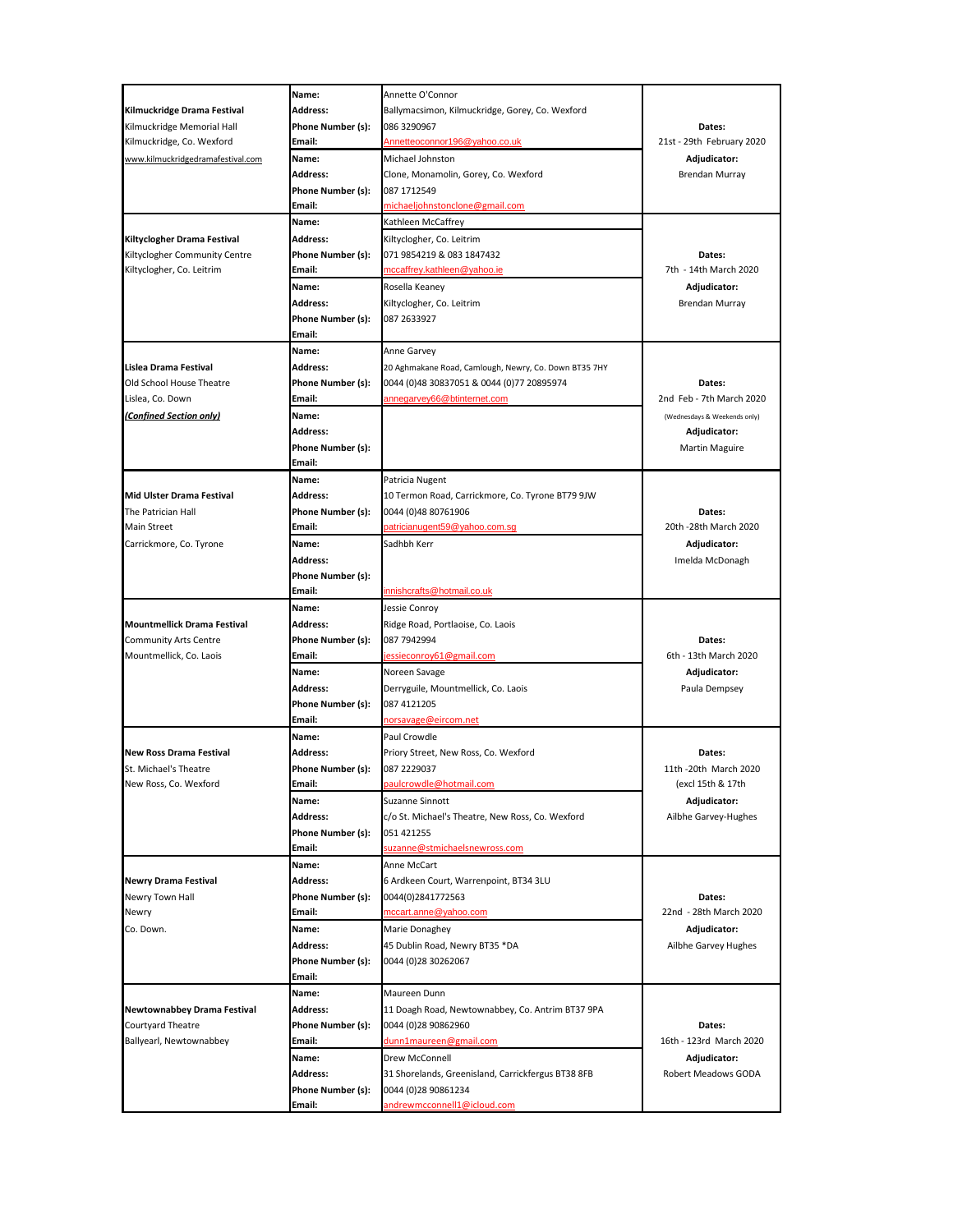|                                      | Name:             | <b>Benny Holland</b>                                 |                          |
|--------------------------------------|-------------------|------------------------------------------------------|--------------------------|
| <b>Newtownstewart Drama Festival</b> | <b>Address:</b>   | 12 Drumallagh Estate, Strabane, Co. Tyrone BT828JG   |                          |
| St. Eugene's Hall                    | Phone Number (s): | 0044 (0) 77 06106216                                 | Dates:                   |
| Newtownsteward, Co. Tyrone           | Email:            | enabarts@googlemail.com                              | 21 to 29th February 2020 |
|                                      | Name:             | Fintan Gallagher                                     | Adjudicator:             |
|                                      | Address:          | 30 Dublin Street, Newtownstewart, Co. Tyrone BT784AG | Alan Haslett             |
|                                      | Phone Number (s): | 0044 (0)077 90462105                                 |                          |
|                                      | Email:            | Newtownstewartdrama@gmail.com                        |                          |
|                                      | Name:             | Dermot J. Cregg                                      |                          |
| <b>North Cork Drama Festival</b>     | Address:          | Courthouse View, Broad Street, Charleville, Co. Cork |                          |
| <b>Community Hall</b>                | Phone Number (s): | 087 2346655                                          | Dates:                   |
| Charleville, Co. Cork                | Email:            | dermotcregg@gmail.com                                | 6th - 14th March 2020    |
|                                      | Name:             | Frances Lowry                                        | Adjudicator:             |
|                                      | <b>Address:</b>   |                                                      | Aodh McKay               |
|                                      | Phone Number (s): | 087 7053950                                          |                          |
|                                      | Email:            | FrancesLowry@hotmail.com                             |                          |
|                                      | Name:             | Susan Gates                                          |                          |
| Portadown Drama Festival             | <b>Address:</b>   | 23 Ramone Park, Portadown, Co. Armagh                | Dates:                   |
| Town Hall Theatre                    | Phone Number (s): | 0044 (0)28 38332891 & 0044 (0)77 14608382            | 10th - 20th March 2020   |
| Portadown, Co. Armagh                | Email:            | susan.gates2@outlook.com                             | (Excluding Sunday 15th)  |
| www.portadownfestival.org.uk         | Name:             | Lloyd Montgomery                                     | Adjudicator:             |
|                                      | Address:          | 221 Bridge Street, Portadown, Co. Armagh             | <b>Scott Marshall</b>    |
|                                      | Phone Number (s): | 0044 (0)38 38332099 & 0044 (0)78 40924822            |                          |
|                                      | Email:            | Imontgomery950@live.co.uk                            |                          |
|                                      | Name:             | <b>Mairead Broderick</b>                             |                          |
| Rathangan Drama Festival             | <b>Address:</b>   | Main Street, Rathangan, Co. Kildare                  |                          |
| <b>Community Centre</b>              | Phone Number (s): | 087 9670138                                          | Dates:                   |
| Rathangan, Co. Kildare               | Email:            | maireadbk@eircom.net                                 | 13th - 20th March 2020   |
|                                      | Name:             | Sean Glennon                                         | Adjudicator:             |
|                                      | Address:          | Sheane, Rathangan, Co. Kildare                       | Tom Byrne                |
|                                      | Phone Number (s): | 087 1594494                                          |                          |
|                                      | Email:            | glennsean@eircom.net                                 |                          |
|                                      | Name:             | Mary Finn                                            |                          |
| <b>Roscommon Drama Festival</b>      | <b>Address:</b>   | Goff Street, Roscommon                               |                          |
| Roscommon Arts Centre                | Phone Number (s): | 087 6777287                                          | Dates:                   |
| Roscommon, Co. Roscommon             | Email:            | roscommondramafestival@gmail.com                     | 6th - 14th March 2020    |
| www.roscommondramafestival.com       | Name:             | Mairead Nally                                        | Adjudicator:             |
|                                      | <b>Address:</b>   | Ard Aoibhinn, Athlone Road, Roscommon                | Darragh Smith            |
|                                      | Phone Number (s): | 086 6777287                                          |                          |
|                                      | Email:            | roscommondramafestival@gmail.com                     |                          |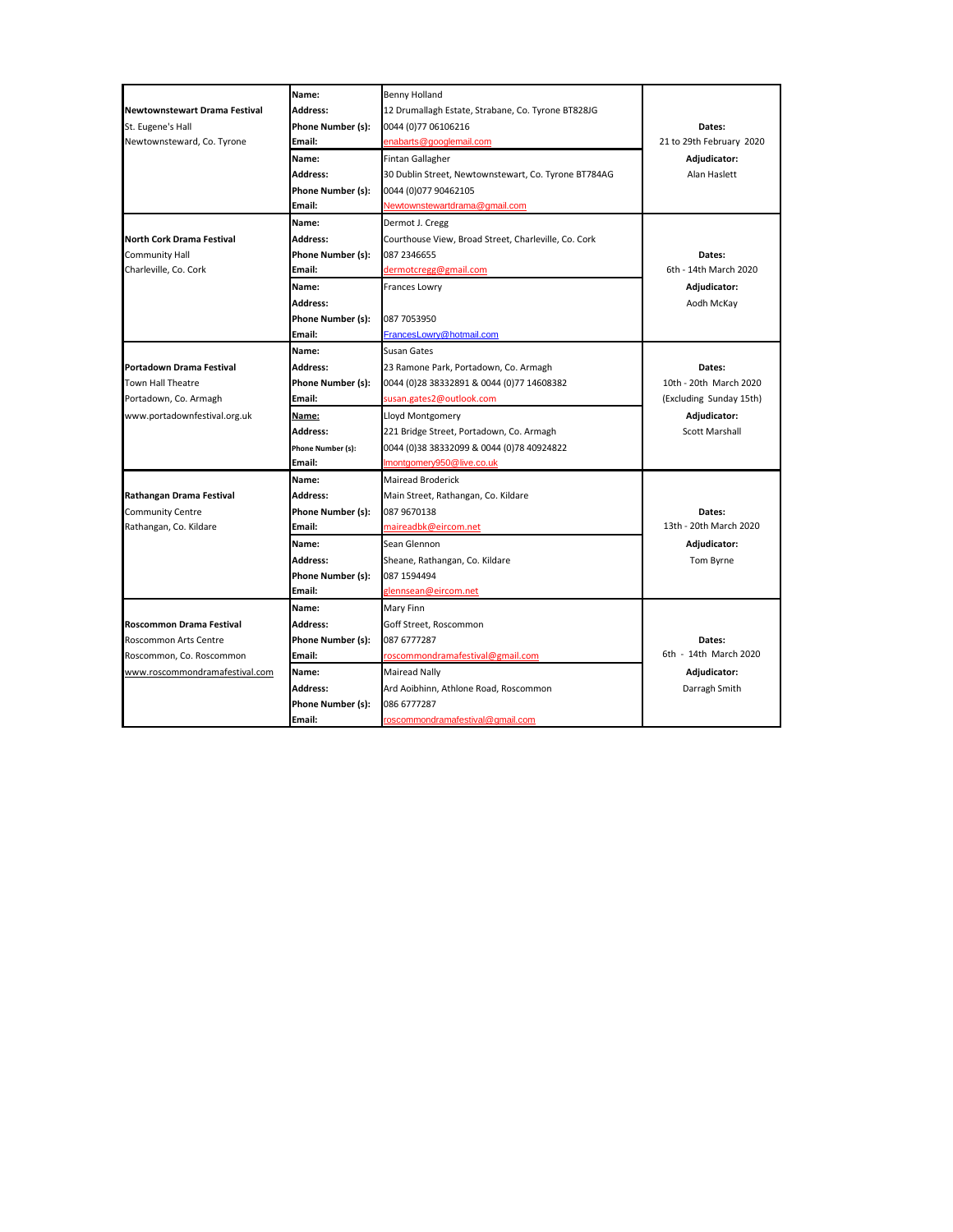|                                         | Name:                                | Mary Torsney                                            |                           |
|-----------------------------------------|--------------------------------------|---------------------------------------------------------|---------------------------|
| Rush Drama Festival                     | Address:                             | "Alma" Kilbush Lane, Rush, Co Dublin.                   |                           |
| <b>Millbank Theatre</b>                 | Phone Number (s):                    | 087 7690416                                             | Dates:                    |
| Rush, Co. Dublin                        | Email:                               | marytorsney@gmail.com                                   | 21st - 29th February 2020 |
| www.millbanktheatre.ie                  | Name:                                | Sean Corcoran                                           | Adjudicator:              |
|                                         | Address:                             | "Fostra", South Shore Road, Rush, Co. Dublin            | Walker Ewart              |
|                                         | Phone Number (s):                    | 087 6965006                                             |                           |
|                                         | Email:                               | <u>seancorcoran.ie@gmail.com</u>                        |                           |
|                                         |                                      |                                                         |                           |
|                                         | Name:                                | Sharon Farrelly                                         |                           |
| <b>Shercock Drama Festival</b>          | Address:                             | 14 Lisdrumskeagh, Shercock, Co. Cavan                   | Dates:                    |
| St. Patrick's Hall                      | Phone Number (s):                    | 087 9629013                                             | 12th - 20th March 2020    |
| Shercock, Co. Cavan                     | Email:                               | sharonfarrelly31@gmail.com                              | (excl wed 18th March)     |
|                                         | Name:                                | Anne O'Reilly                                           | Adjudicator:              |
|                                         | <b>Address:</b>                      | Glasleck, Shercock, Co. Cavan                           | <b>Walker Ewart</b>       |
|                                         | Phone Number (s):                    | 087 3247461                                             |                           |
|                                         | Email:                               | annemagor@gmail.com                                     |                           |
|                                         | Name:                                | Clara Carter                                            |                           |
| South Leinster Drama Festival           | Address:                             |                                                         |                           |
| Gorey Little Theatre                    | Phone Number (s):                    | 086 8396611                                             | Dates:                    |
| Gorey, Co. Wexford                      | Email:                               | claracarter11@gmail.com                                 | 5th - 14th March 2020     |
|                                         | Name:                                | Denis Howell                                            | Adjudicator:              |
|                                         | Address:                             |                                                         | Ciaran McCauley           |
|                                         |                                      |                                                         |                           |
|                                         | Phone Number (s):<br>Email:          | 087 2500538                                             |                           |
|                                         |                                      | Denishowell48@gmail.com                                 |                           |
|                                         | Name:                                | Eamonn Doran                                            |                           |
| South Wicklow Drama Festival            | Address:                             | Beechwood Grove, Burrow, Gorey, Co. Wexford             |                           |
| St. Brigid's Hall                       | Phone Number (s):                    | 087 2646410                                             | Dates:                    |
| Carnew, Co. Wicklow                     | Email:                               | EamonnDoran@eircom.net                                  | 20th - 28th March 2020    |
| www.southwicklowdramafestival.com       | Name:                                | Kevin McEvoy                                            | Adjudicator:              |
|                                         | Address:                             | Ballingate, Carnew, Arklow, Co. Wicklow.                | Geoffrey O Keeffe         |
|                                         | Phone Number (s):                    | 087 6732437                                             |                           |
|                                         | Email:                               | kevinmac06@yahoo.ie                                     |                           |
|                                         | Name:                                | Ciara McCay                                             |                           |
| <b>Strabane Drama Festival</b>          | Address:                             | 137 Mount Carmel Heights, Strabane, Co. Tyrone BT82 8JT |                           |
| The Alley Theatre                       | Phone Number (s):                    | 0044 (0)78 84266478                                     | Dates:                    |
| Strabane, Co. Tyrone                    | Email:                               | ciaramccay@hotmail.co.uk                                | 13th - 21st March 2020    |
|                                         | Name:                                | Rosella McCay                                           | Adjudicator:              |
|                                         | Address:                             | 10 Inglesdie Drive, Strabane, Co. Tyrone BT82 8QU       | Terry Byrne               |
|                                         | Phone Number (s):                    | 0044 (0) 78 24632152                                    |                           |
|                                         | Email:                               |                                                         |                           |
|                                         | Name:                                | Donal M. Duggan Snr.                                    |                           |
| <b>Tipperary Drama Festival</b>         | Address:                             | Holycross, Co. Tipperary                                |                           |
| <b>Community Hall</b>                   | Phone Number (s):                    | 086 2575159                                             | Dates:                    |
| Holycross, Co. Tipperary                | Email:                               | donal@dugganvet.ie                                      | 20th - 28th March 2020    |
|                                         | Name:                                | Claire Ryan                                             | Adjudicator:              |
|                                         | Address:                             |                                                         | Peter O'Driscoll          |
|                                         | Phone Number (s):<br>Email:          | 086 8873922                                             |                           |
|                                         | Name:                                | claireforristal@yahoo.com<br>Noílín Hayes               |                           |
|                                         | <b>Address:</b>                      | Doonbeg, Kilrush, Co Clare                              |                           |
| <b>West Clare Drama Festival</b>        | Phone Number (s):                    | 087 8075662                                             | Dates:                    |
| Doonbeg Community Hall                  | Email:                               | westclaredramafestivaldoonbeg@gmail.com                 | 7th - 16th March 2020     |
| Doonbeg, Co. Clare                      | Name:                                | John Keane                                              | Adjudicator:              |
| vestclaredramafestivaldoonbeg@gmail.com | Address:                             | Doonbeg, Kilrush, Co Clare                              | Anna Walker               |
|                                         | Phone Number (s):                    | 087 6956081                                             |                           |
|                                         | Email:                               | westclaredramafestivaldoonbeg@gmail.com                 |                           |
| <b>West Cork Drama Festival</b>         | Name:                                | Catherine Deasy                                         |                           |
| St. Mary's Theatre                      | <b>Address:</b><br>Phone Number (s): | Gearagh, Rossmore, Clonakilty, Co. Cork<br>086 1570237  | Dates:                    |
| Rossmore, Co. Cork                      | Email:                               | cmdeasy@hotmail.co.uk                                   | 13th - 22nd March 2020    |
| www.rossmoretheatre.com                 | Name:                                | Andrew Mahon                                            | Adjudicator:              |
|                                         | Address:                             |                                                         | Paul Brennan              |
|                                         | Phone Number (s):                    | 087 2550016                                             |                           |
|                                         | Email:                               | andrew.mahon@bandonvale.ie                              |                           |